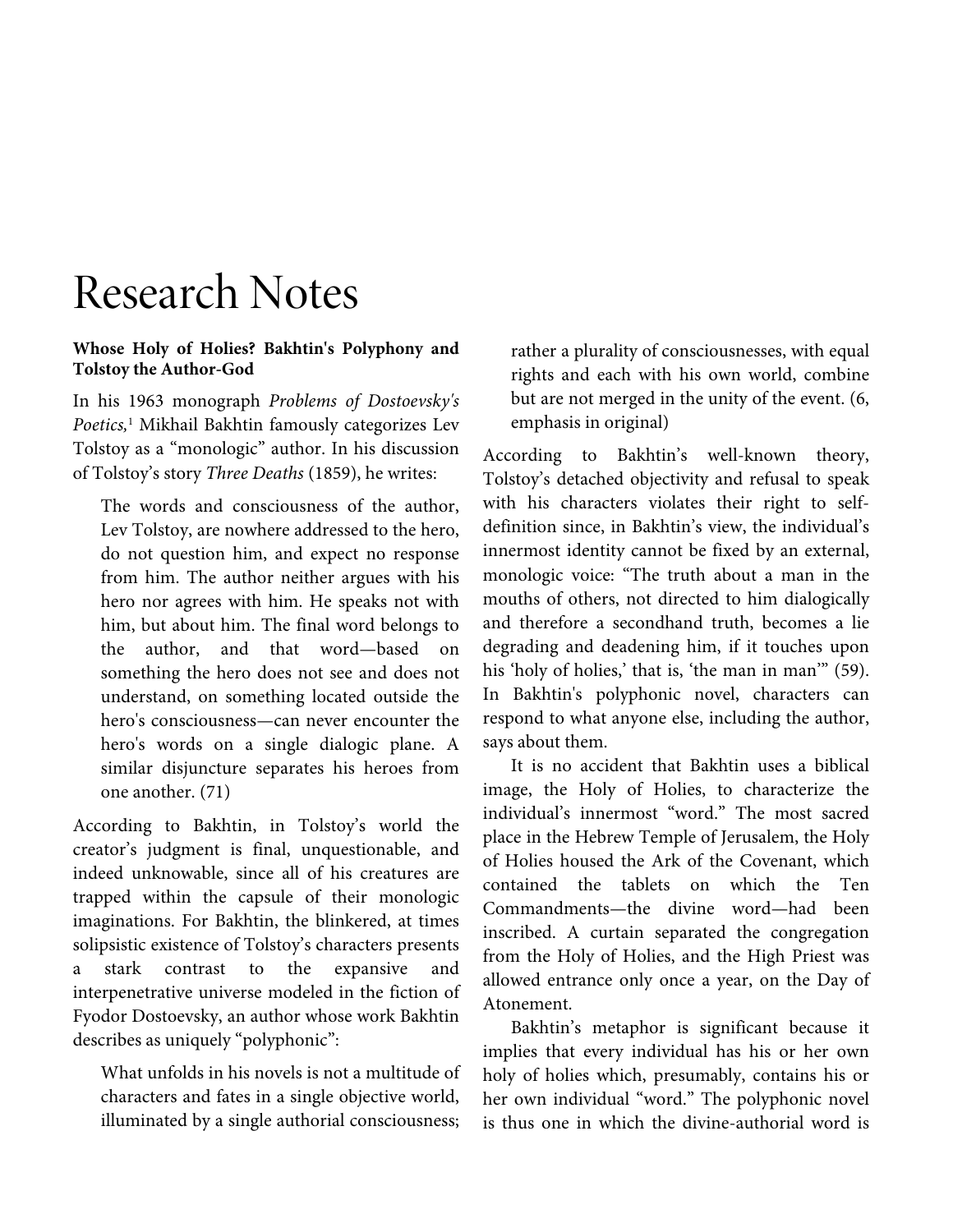no longer hidden behind a curtain but is instead one of many words circulating in a "great dialogue."

By invoking the Holy of Holies, Bakhtin's distinction between monologic and dialogic authors implies a similar distinction between the Old Testament and New Testament Deities. The first Deity, like Bakhtin's Tolstoy, keeps his singular truth behind an insuperable barrier. The second, like Bakhtin's Dostoevsky, makes his truth the property of all men. According to the Gospels of Luke, Matthew, and Mark, the curtain in the Temple of Jerusalem was torn when Christ died, meaning that the Christian era began when the divine word was liberated from its priestly sequester and entered into what Bakhtin might call a dialogic relationship with the "holy of holies" of each individual. As the theologian Kevin Vanhoozer has recently observed, "Transposed into theology, radical polyphonic authorship stands for the way in which God orchestrates an open-ended conversation among his creatures" (312).

Transpositions like Vanhoozer's are not unusual. Christianity lies at the root of much of Bakhtin's thought, and polyphony in particular has a clear theological grounding. As Ruth Coates has put it, *Problems of Dostoevsky's Creative Work* expresses the

central Christian tenet of the active goodness of the ideal author-creator whilst redefining the best possible manifestation of aesthetic love such as to have it CONSIST in a radical respect for the freedom of his creation/characters rather than a guarantee of their blessedness. (89)

Bakhtin's ideal author is a mirror of his ideal deity. Both allow their creatures maximum freedom, even if this freedom leads them to suffering or damnation. As an author who grants his characters constant access to his "word" without binding them to his will, Bakhtin's Dostoevsky is the earthly approximation of his polyphonic God.

Perhaps the most forceful objection to Bakhtin's polyphony theory belongs to Dostoevsky's biographer Joseph Frank, who writes:

[S]ince [Bakhtin's] critical terms (dialogue, monologue) are ultimately grounded in the Christ-man paradigm of his philosophy, he is constantly tempted to suggest an absolute independence that cannot in fact exist. […] [I]f we take the term "polyphonic novel" in the strong sense asserted by Bakhtin, it does not define a new form at all because he is unable to explain how the absolute independence of fictional characters can combine with the unity of a work of art. (29)

Frank implies that Bakhtin's theory is not so much<br>religion-based as religion-biased. Bakhtin as religion-biased. Bakhtin exaggerates Dostoevsky's neutrality in order to remake him in the image of the polyphonic God. By now this fact has been widely acknowledged, but what has received decidedly less attention is the extent to which Bakhtin might have similarly exaggerated his account of Tolstoy. To this day it remains commonplace to call Tolstoy an "authoritarian" author, with Bakhtin's Dostoevsky book frequently invoked as evidence. But was Tolstoy really the literary equivalent of a demiurge? Are his characters, as Bakhtin argues, really never allowed to occupy "the same plane with the author's word and the author's truth" (72)? Or is Bakhtin overstating Tolstoy's distance in order to maximize the contrast with his Dostoevsky?

Caryl Emerson has written that any categorical distinction between the "monologic" Tolstoy and the "polyphonic" Dostoevsky is "far too facile" ("The Tolstoy Connection" 76). Building on this idea, my article aims to show that Tolstoy did not hide his truth as assiduously as Bakhtin claims. Rather than doggedly asserting a single authorial truth, Tolstoy's fiction actually suggests a variety of ways that subjective and objective kinds of knowledge and experience might be reconciled. Because it would be impossible to address all of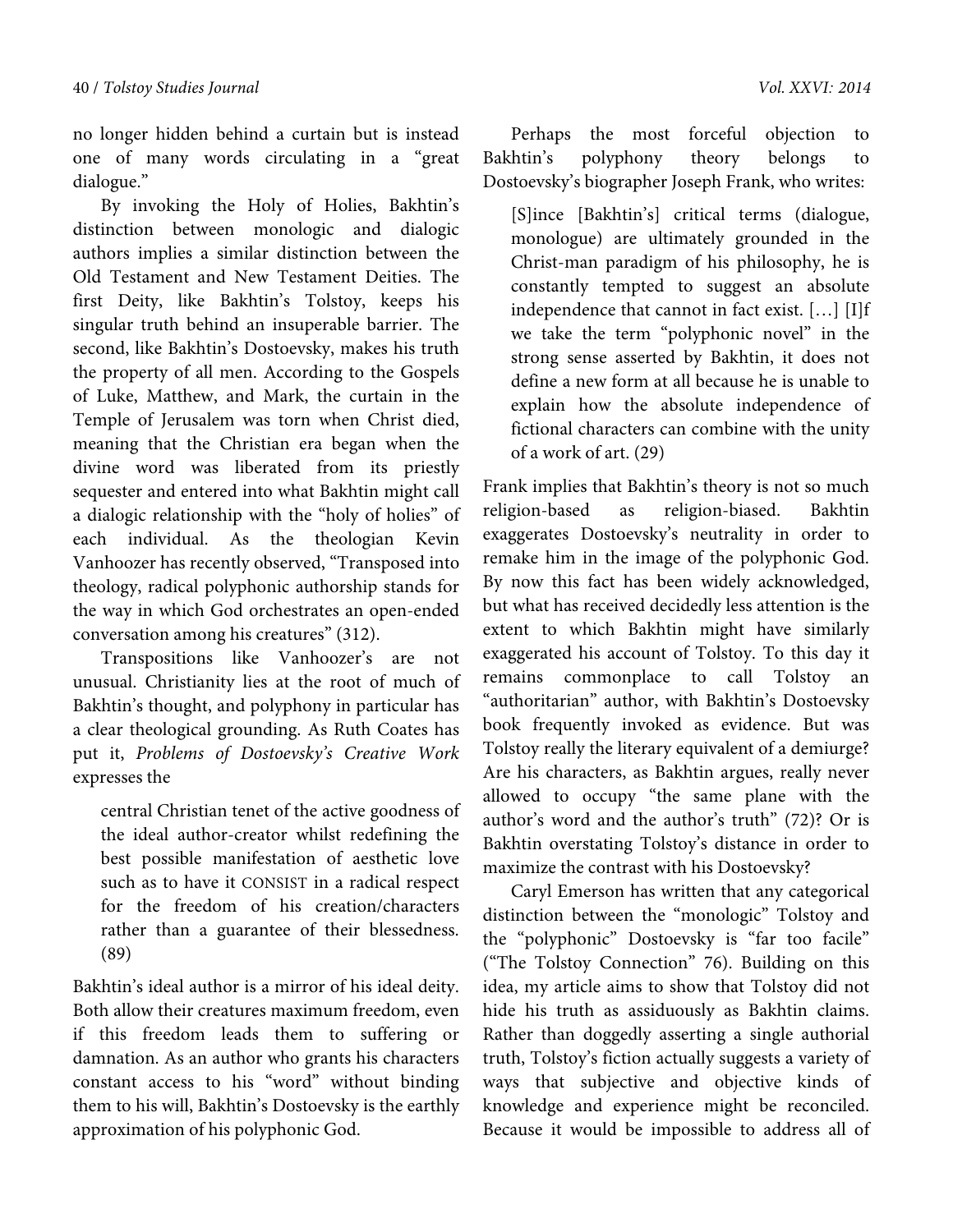these instances in so short an article, I will focus here on two episodes where Tolstoy, similar to Bakhtin, uses the Holy of Holies as a metaphor for an individual's innermost "word." The first of these episodes occurs in the final pages of *Anna Karenina*, when Konstantin Levin uses the image to describe the unspeakable contents of his soul. The second episode comes at the conclusion of *The Death of Ivan Il'ich*, when the metaphorical curtain separating the author's "word" from that of the protagonist is torn.

## **The Holy of Holies in** *Anna Karenina*

In the last pages of *Anna Karenina*, the work's moody protagonist wonders whether he should tell his wife about a recent religious epiphany he has experienced. "No, there's no need to say it," Levin finally decides. "It is a secret [*tайна*] that is necessary for me alone, important and inexpressible in words" (*PSS* 19: 399). What Levin has realized is that there is something highly subjective about his newfound belief, and this subjective element makes it difficult if not impossible for him to communicate it. Whatever the changes taking place within him, he reflects, "there will still be the same wall between the holy of holies of my soul and other people, even my wife" (*PSS* 19: 399).

Konstantin Levin spends most of *Anna Karenina* seeking universal answers to big philosophical questions. Though a consistent source of anguish, his desire for objective truth seems to be an essential and unalterable part of his personality. As his brother-in-law tells him early in the novel:

"[Y]ou're very much of a piece. That's your virtue and your shortcoming. You have a character that's all of a piece and you want life to be composed of a single piece too—but that's not how it is. [...] All the variety, all the charm, all the beauty of life is made up of light and shadow."

Levin sighed and made no reply. He was thinking of his own affairs, and was not listening to Oblonsky. (*PSS* 18: 46).

However correct Oblonsky's assessment, it falls on deaf ears. And even if Levin were paying attention, one suspects that his brother-in-law's insight would have little effect. However many times he moves from one idea to another, Levin never relinquishes his desire for objective knowledge. As we shall see in a moment, even his final epiphany, for all its emphasis on subjectivity, hinges on the idea that his religious convictions are shared by "millions of men<sup>"</sup>

Levin never learns that his search for universal truth is quixotic. He does, however, learn to keep his universal truth to himself, a lesson that comes only after many failed conversations of the kind just quoted. In fact, *Anna Karenina* offers something of an encyclopedia of miscommunication and failed dialogue, largely confirming Bakhtin's observation that Tolstoy's characters are separated from one another by a "disjuncture" similar to that which supposedly separates the characters from the author himself.

Caryl Emerson has described Dostoevskian polyphony as "a dialogue of ideas" in which readers, characters, and author communicate on an "equal plane" ("The First Hundred Years" 128), but the dialogue we find in Tolstoy raises doubts about whether two individuals can occupy an "equal plane" for even a short amount of time. Levin notices something similar, at one point telling Kitty: "More often than not people get into heated arguments because they can't make out what exactly their opponent is trying to prove" (*PSS* 18: 417). Ironically, however, Levin has miscommunicated his theory of miscommunication, obliging the narrator to step in and clarify:

Levin had often noticed in discussions between the most intelligent people that after enormous efforts, and an enormous amount of logical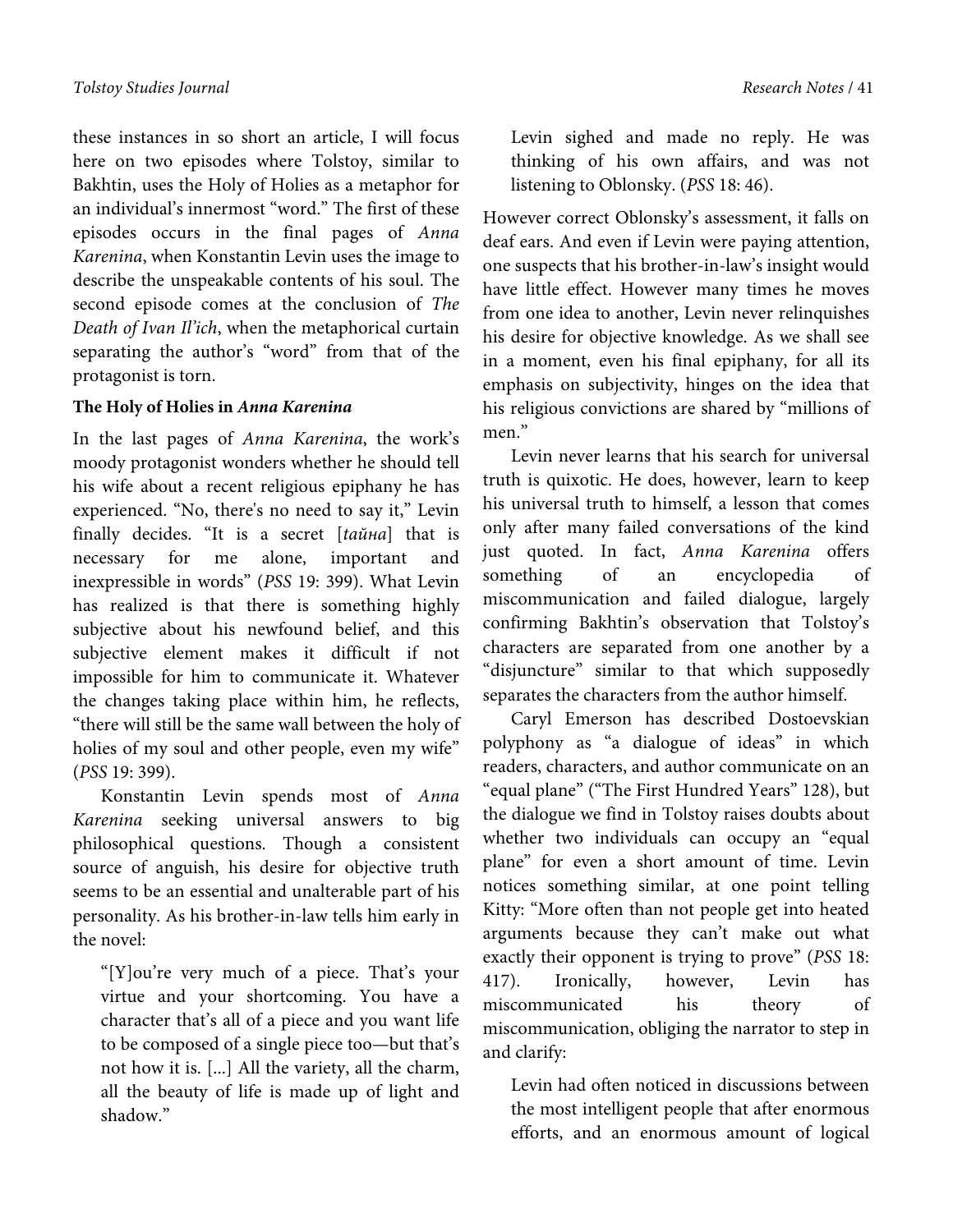subtleties and words, the disputants would finally come to the awareness that what they had so long been struggling to prove to one another had long ago, from the beginning of the argument, been known to both, but that they liked different things, and would not define what they liked for fear of its being disputed. [...] This is what he had been trying to say. (*PSS* 18: 417)

Levin observes that disputants often withhold the (emotional and deeply subjective) grounds of their arguments for fear that these grounds will be disputed. But, as Tolstoy shows in this passage, a lack of shared grounds is not the only obstacle to effective communication. The listener must listen carefully, and the speaker, unlike Levin in the foregoing episode, must be articulate. As *Anna Karenina* proceeds, a pattern emerges: The more intimate the utterance, the less likely it is that these three conditions—shared grounds, attentive listening, and articulate self-expression—will be met. The more subjective the idea, the more difficult it is to convey.

This is the conclusion Levin comes to at the end of the novel. His holy of holies, he realizes, is not open to dialogue. True as it may be, this insight should not be confused with the actual, philosophical content of Levin's epiphany, which is squarely religious. Though Levin chooses not to articulate his newfound truth to other characters in the work, he does attempt to explain it to himself, and we as readers are allowed to eavesdrop on the process. Thus, before we can say whether Levin's truth corresponds to the "author's truth," we must first understand what that truth is.

Following the death of his brother from tuberculosis, Levin is haunted by the feeling that existence is meaningless, and toward the end of the novel his search for a unified theory of life has led him to the positivistic view that he is nothing but a "bubble-organism" that endures for a time and then pops (*PSS* 19: 370). Though he rejects this

thought as untrue, it pursues him nonetheless, and he imagines that the only way to escape it is suicide. Levin's problem, it seems, is that he sees himself as an object rather than a subject. He brackets his own subjectivity in order to perceive himself in universal, biological terms, and this drains his personal, subjective life of meaning.

To regain this lost meaning, Levin must inscribe his subjective experience into the objective framework that his mind seems to crave preternaturally. The catalyst for this change occurs when he hears a peasant criticize one man for "living for his belly" and praise another for "living for his soul" (*PSS* 19: 376). Though the peasant cannot explain what he means, Levin understands him perfectly well, and as Levin reflects on this understanding he comes to feel that he and the peasant and, by extension, millions of other people are united by a shared conscience: "I and millions of men, men who lived ages ago and men living now [...] are all agreed about this one thing: what we must live for and what is good" (*PSS* 19: 377). Despite this knowledge's apparent universality, Levin also recognizes that its roots are also deeply personal:

He had lived (without being aware of it) by those spiritual truths that he had sucked with the milk of his infancy, but he had thought, not merely without acknowledging these truths, but deliberately avoiding them. [...] "I looked for an answer to my question. And thought could not give an answer to my question—it is incommensurable with my question. Life itself gave me the answer, in my knowledge of what is right and what is wrong." (*PSS* 19: 379)

Because it connects his personal experience to the experience of others, Levin's epiphany does not require him to relinquish his previous desire for a single, unified truth. The moral element of his subjectivity, he decides, is universal.

As the euphoria of the insight passes, Levin begins to suspect that there might be a flaw in his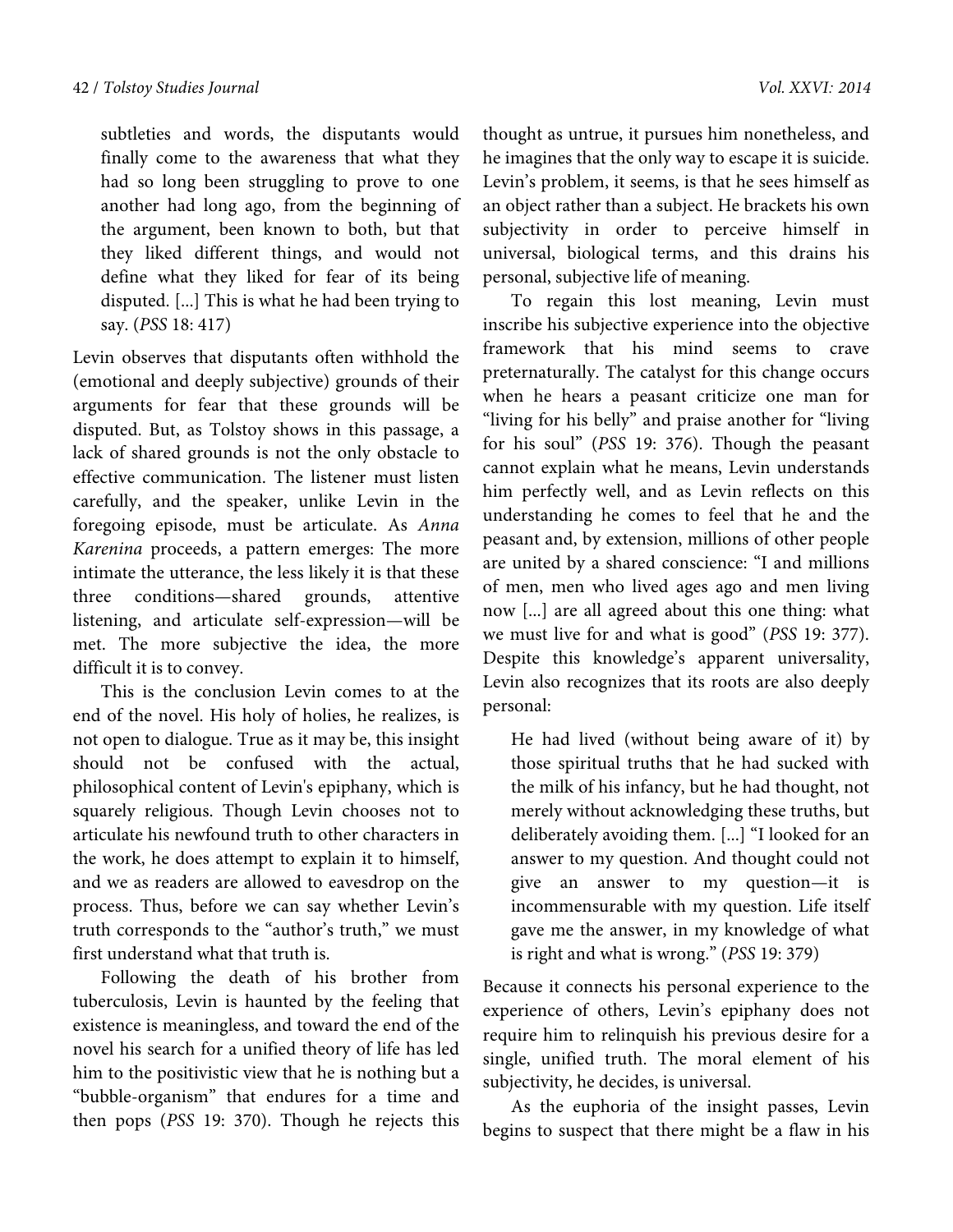reasoning, and he asks himself whether his Christian faith is really as objective as it seems. "But what about the Jews, the Muslims, the Confucians, the Buddhists," he wonders. "Are hundreds of millions of people really deprived of that highest good without which life has no meaning?" (*PSS* 19: 398). But Levin avoids pulling this thread, which has the potential to unravel his entire new set of beliefs, by once more placing his subjectivity in the foreground:

"But what am I asking about?" he said to himself. [...] "I am asking about the way that all the diverse faiths of humanity relate to the deity. I am asking about the general manifestation of God to the entire world with all of its blurry patches. To me individually, to my heart has been revealed a knowledge beyond all doubt and unattainable by reason, and here I am obstinately trying to express it in words." (*PSS* 19: 398)

On the one hand, Levin imagines that conscience is universal. On the other, he disclaims the authority to attribute this conscience to all humanity. Paradoxically, the objectivity of his truth is subjective. His vision of universal conscience satisfies his implacable need for universal truth, while his simultaneous affirmation of his subjectivity protects this truth from the corrosive power of "objective" rational inquiry.

The paradox at the heart of Levin's truth is also apparent from the metaphors he uses to describe it. The first of these metaphors concerns the difference between objective and subjective points of view. Staring at the sky, Levin acknowledges that the stars are stationary and that their movement is an illusion. Still, he reasons, the view from Earth should not be discounted: "Looking at the motion of the stars, I can't picture to myself the rotation of the earth, and I'm right in saying that the stars move" (*PSS* 19: 398). Here Levin's meaning is clear enough. Subjective experience has value even if it contradicts objective fact. But in the next

paragraph Levin's imagination carries him farther afield, and his increasingly elaborate metaphor begins to lose coherence:

And could the astronomers have understood and calculated anything if they had taken into account all the complicated and diverse motions of the earth? All the marvelous conclusions they have reached about the distances, weights, movements, and deflections of the heavenly bodies are founded on the apparent motions of the heavenly bodies around a stationary earth, on the very motion that I see before me now and which has been the same for millions of men throughout the ages and was and will be always alike, and can always be trusted. And just as the conclusions of the astronomers would have been idle and unfounded had they not been founded on observations of the visible heavens in relation to a single meridian and a single horizon, so too would my conclusions be idle and unfounded if not they were not founded on that conception of right, which has been and will be always alike for all men, which has been revealed to me as a Christian, and which can always be trusted in my soul. The question of other religions and their relationship to the Divinity I have neither the right nor the ability to decide. (*PSS* 19: 398– 99)

In his first analogy, Levin divides objectivity and subjectivity into separate spheres. In his second analogy, he conflates them, once again demonstrating that his epiphany has not freed him from his habit of merging the universal and the particular. In comparing his conclusions to those of astronomers, Levin affirms that what he sees "has been the same for millions of men throughout the ages and will always be alike." At the same time, he acknowledges that his morality is specifically Christian, and this makes him stop short of extending his "universal" faith to other religions. While Levin can be sure that Muslims, Jews, and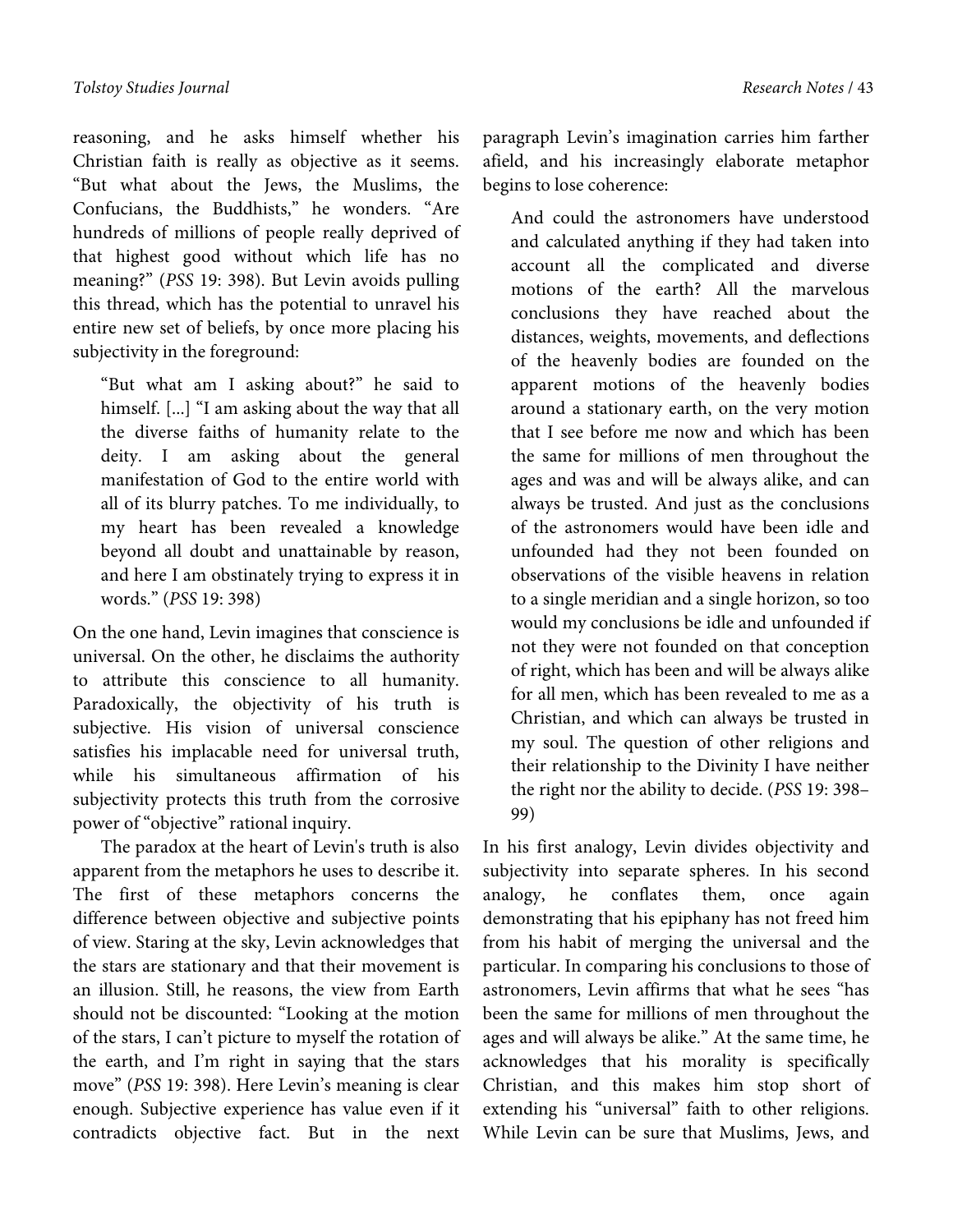Buddhists see the same sky he does, he cannot be sure that they all obey the same rule of conscience. His vaguely Kantian analogy connecting the starry heavens above and the moral law within is therefore a failure.<sup>2</sup>

Levin's incoherent analogy should be understood as another example of failed communication in the work, this time between hero and reader. But unlike earlier communication breakdowns, such as the one with Kitty quoted above, the narrator does not step in to explain what Levin actually had in mind. This is because Levin has in fact said exactly what he means, though what he means is comprehensible and adequate only to Konstantin Levin. It arises from his own experience and fulfills his own subjective needs. It is not supplied by the author for universal consumption. Though we are shown a person arriving at truth, we are not asked to believe that this truth is the "author's truth" or that it should—or even can—be the reader's. After all, what if the reader is a Jew, a Muslim, or a Buddhist? Is he or she incapable of knowing truth or appreciating a central facet of *Anna Karenina*, simply because he or she lacks the religious upbringing of Konstantin Levin? If Tolstoy the author-deity knows the answer to this question, he is silent about it, though this does nothing to diminish the gravity or the authenticity of his character's insight.

Bakhtin's notion of truth is of course rather different. "Truth is not born nor is it to be found inside the head of an individual person, it is born between people collectively searching for truth, in the process of their dialogic interaction," he writes in *Problems* (110). Though this idea seems to imply that all truth is local and subjective, Bakhtin insists that dialogism is not a kind of relativism.

It should be pointed out that the single and unified consciousness is by no means an inevitable consequence of the concept of a unified truth. It is quite possible to imagine and postulate a unified truth that requires a plurality of consciousnesses," he writes, suggesting that there is nothing wrong with singular truth as long as it manifests itself dialogically. (81)

As we have seen already, the fiction Bakhtin categorizes as monologic is not monologic because it *contains* a single truth but because its characters cannot *engage* with that single truth. This, again, is why Bakhtin claims that Tolstoy's characters are less free than Dostoevsky's. They lack the ability to question their "author's word."

But what, exactly, is the "author's truth" of *Anna Karenina*? Tolstoy himself seemed to dismiss the question altogether when he famously declared that the message of *Anna Karenina* was the entire contents of *Anna Karenina*. Vladimir Alexandrov describes the work's lack of a singular truth more analytically:

*Anna Karenina* can be seen as an array of readings that contradict and diverge from each other, and that cluster around an opposition between personal truths and universal truth. It does not seem possible to resolve this difference by accepting only one or the other kind of truth because there are too many examples of each in the novel for either to be dispensable. (297)

According to Alexandrov (and I agree), there is no super-truth in *Anna Karenina*, no singular idea that subordinates all the local and subjective truths that arise during the lives of its many diverse characters. Perhaps, then, characters in the novel are not free to grapple with their "author's truth" because their author never had a truth to begin with.

If this is the case, *Anna Karenina*'s characters are not less free than Dostoevsky's; they are simply free in a different way. In the absence of a single "author's truth," Tolstoy's characters, with Levin foremost among them, are at liberty to arrive at their own subjective truths and, if they choose, to keep them to themselves. Indeed, Levin's decision not to speak his truth may constitute the most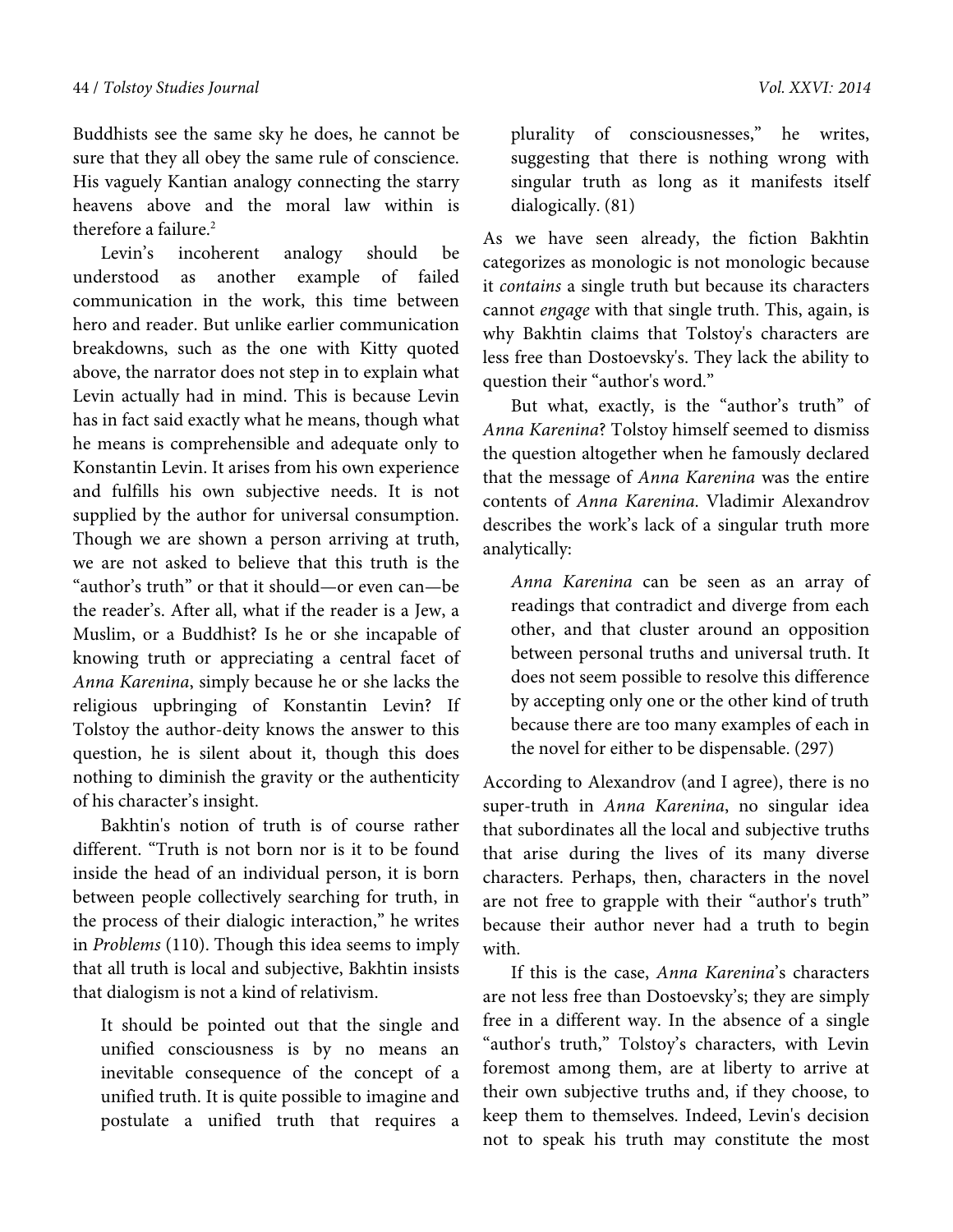important difference between him and Tolstoy. Being an artist, Tolstoy seems to have considered it his calling to use "objective" art forms to convey his subjective experience and beliefs. As he writes in an 1868 notebook entry:

The objective world is the world of the unknown—God. One can and should sense this world, but treating it, as some do, as a foundation for worldly or historical conclusions is the source of all human error.

The ancients were stronger and more intelligent than we are because everything that we call philosophy, history, jurisprudence, and theology they called oratory. The first allows for objective conclusions, the second recognizes that there is only the subjective view. Form alone is objective. Everything else is subjective, and only the subjective has content. (*PSS* 48:  $111)^3$ 

As his faulty analogy shows, Levin lacks Tolstoy's facility with "objective forms," and it is likely that if he tried to share his truth with his intellectual friends he would only have exposed it to withering criticism. Indeed, when he tries in the same chapter to explain something far less esoteric—his opposition to Russia's participation in the Ottoman-Serbian war—his interlocutors repeatedly (and, it seems, willfully) misunderstand him. By keeping his paradoxical truth safely within the walls of his inner sanctum, Levin preserves his innermost "word" from any "dialogic" interference.

# **The Holy of Holies in** *The Death of Ivan Il'ich*

Tolstoy uses the holy of holies metaphor quite differently in *The Death of Ivan Il'ich* (1886). Written in the aftermath of Tolstoy's spiritual crisis and self-described conversion, *Ivan Il'ich* conveys Tolstoy's newfound belief in the singularity and knowability of Christian truth (or at least his version of it). Rather than a strongbox for the individual's subjective faith, *Ivan Il'ich*'s holy of holies contains the objective and, as we shall see, literal word of the author-Deity.

For many readers, *The Death of Ivan Il'ich* shows Tolstoy at his most monologic. Speaking in a voice of absolute moral authority, the novella's narrator unambiguously condemns the lifestyle, habits, and views of his protagonist and the bourgeois society he represents. His declaration that "Ivan Il'ich's life was most simple and ordinary and most terrible" (*PSS* 26: 68) must count among one of the most notoriously unequivocal statements in literature.

Yet at the same time the passage provides a key example of the work's irony or, as Bakhtin would have it, "double voicing." Though it would seem from this passage that the narrator abhors all things simple and ordinary, there are other places in the work where simplicity is unmistakably valorized. The peasant Gerasim, who embodies Tolstoyan virtue, has "a kind, simple young face" (*PSS* 26: 96) and ministers to the suffering Ivan Il'ich "easily, willingly, simply" (*PSS* 26: 97). And then there is Ivan himself, who during his deathbed epiphany exclaims: "How good and how simple!" (*PSS* 26: 113).

What these examples suggest is that there are two "simples" at work in *Ivan Il'ich:* One that means "terrible" and another that means "good." The first "simple" belongs to the Petersburg bourgeoisie and is used ironically to describe Ivan Il'ich's pre-conversion life and attitudes. The second belongs to the narrator and sincerely describes Gerasim's character as well as Ivan's very brief post-conversion ethos. Indeed, the entire novella can be understood as Ivan's journey from society's word to his creator's, from the "simple" that means "terrible" to the "simple" that means "good."

We find a similar distinction between the words of author and hero during the episode in which Ivan receives his fatal wound. Writing from the perspective of the protagonist and, implicitly,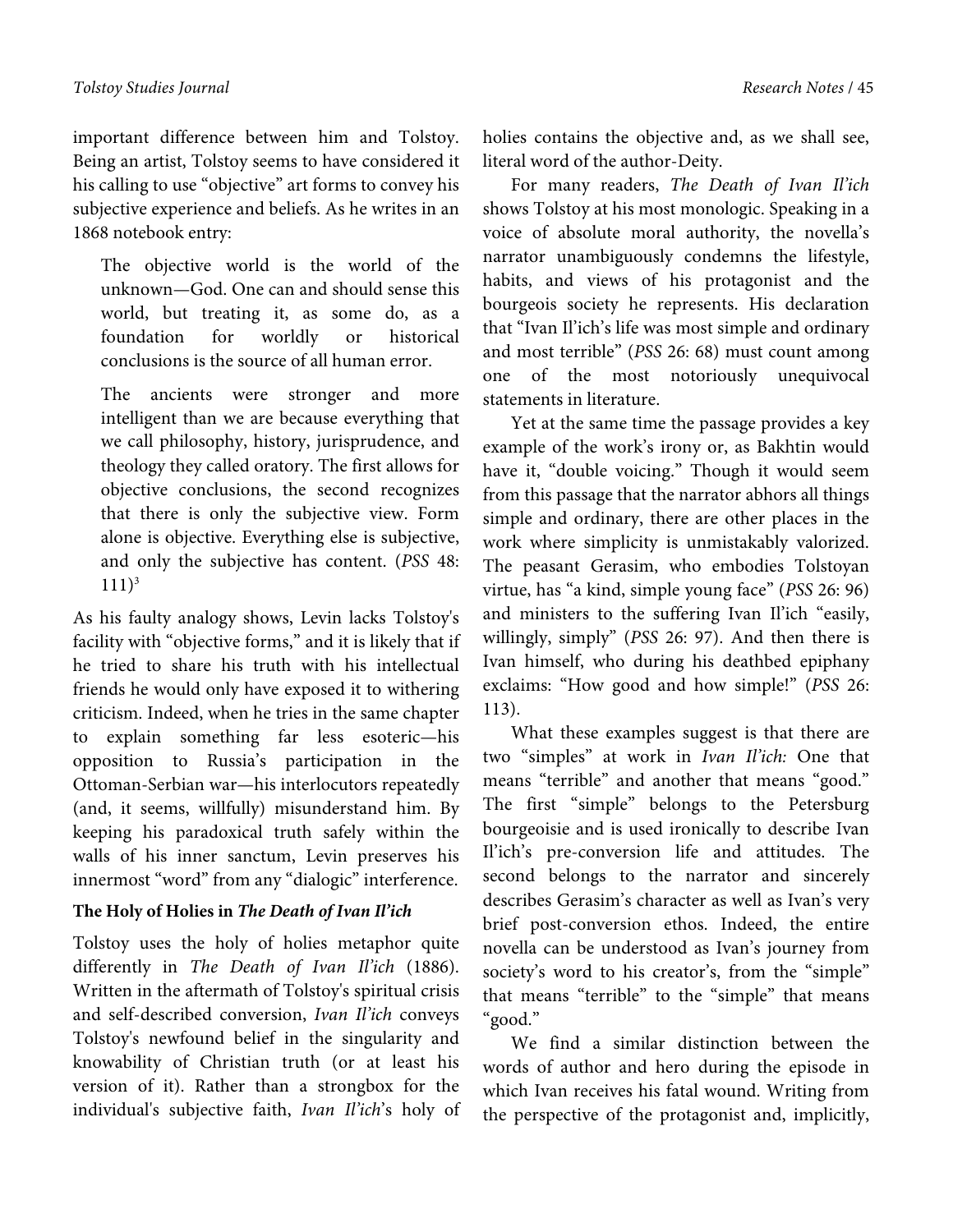the entire Russian middle class, the narrator's voice is unmistakably ironic:

Ivan Il'ich himself oversaw all the arrangements, chose the wallpapers, bought the furniture—preferably antiques, to which he attributed a particularly *comme il faut*  character—and supervised the upholstering. Everything progressed and progressed until it approached the ideal he had set himself. Even when things were only half arranged, their arrangement exceeded his expectations. He understood what a *comme il faut* and elegant character, free from vulgarity, it would all have when it was ready. [...] He was pleased by the thought of how his wife and daughter, who shared his taste, would be struck by it. (*PSS* 26: 78–9)

"*Comme il faut*," "elegant," "free from vulgarity"—all of these modifiers belong to Ivan Il'ich and his social set, and in the "objective" language of the narrator they all mean "terrible."

Toward the end of this paragraph, Ivan slips while hanging a curtain and bumps his side. Following this (ultimately fatal) accident, a new paragraph begins that describes Ivan's domestic interior from an entirely different perspective:

In reality it was the same thing that one finds in all the houses of people who are not exactly rich but would like to resemble the rich, and for that reason succeed only in resembling one another: there were damasks, dark wood, flowers, rugs, dull and polished bronzes—all the things that people of a certain class possess in order to resemble other people of that class. His home was so like all the others that it would never have been noticed, but to him it all seemed quite exceptional. (*PSS* 26: 79)

There is no trace of *Anna*'s perspectivalism here. The narrator's reality is the only reality, and Ivan's attitudes and perceptions, no matter how "simple and ordinary," are socially conformist and therefore objectively false.

The dualism of Tolstoy's late work is well known. What interests me here is the location of the curtain scene. Standing as it does between the ironic description of Ivan Il'ich's tastes and the narrator's frank assessment of them, the curtain, like the one in the Temple of Jerusalem, separates the "word" of the created ("elegant," "*comme il faut*," etc.) from the word of the creator ("so like all the others," "terrible," etc.).

It seems reasonable to assume that Tolstoy intended the biblical allusion. As Gary R. Jahn has demonstrated, *The Death of Ivan Il'ich* contains many references to the Gospels. These include Ivan's fatal wound to the side, his appeal to his creator in chapter nine, his attempt to say "forgive me" at the end of chapter twelve, and the repetition of Christ's last words—"It is finished"—at the conclusion of the work (Jahn 486). Though he removed the torn curtain from his materialist rendering of the Gospels, Tolstoy seems to have retained it in *Ivan Il'ich* as a symbol of the barrier between man and God. Only after "tearing the curtain"—i. e., renouncing the bourgeois values that corrupted his life and shielded him from his creator's word—will the hero partake of his creator's truth.

As we have already seen, Ivan's eventual possession of his author's word is literal. During his deathbed epiphany he cries "How simple!" and for the first time, his notion of simplicity is the same as his narrator's. Ivan's last word—"joy"—undergoes a similar transformation. In an ironic passage in chapter three, Tolstoy writes: "His professional joys were the joys of ambition; his social joys were the joys of vanity; but Ivan Il'ich's true joys were the joys of playing bridge" (*PSS* 26: 82). After admitting on his deathbed that, in agreement with the narrator's view, his life has been terrible, Ivan feels pity for his family, appeals to his creator, and sees the light. "What joy!" he exclaims. This postconversion joy is of an altogether different sort